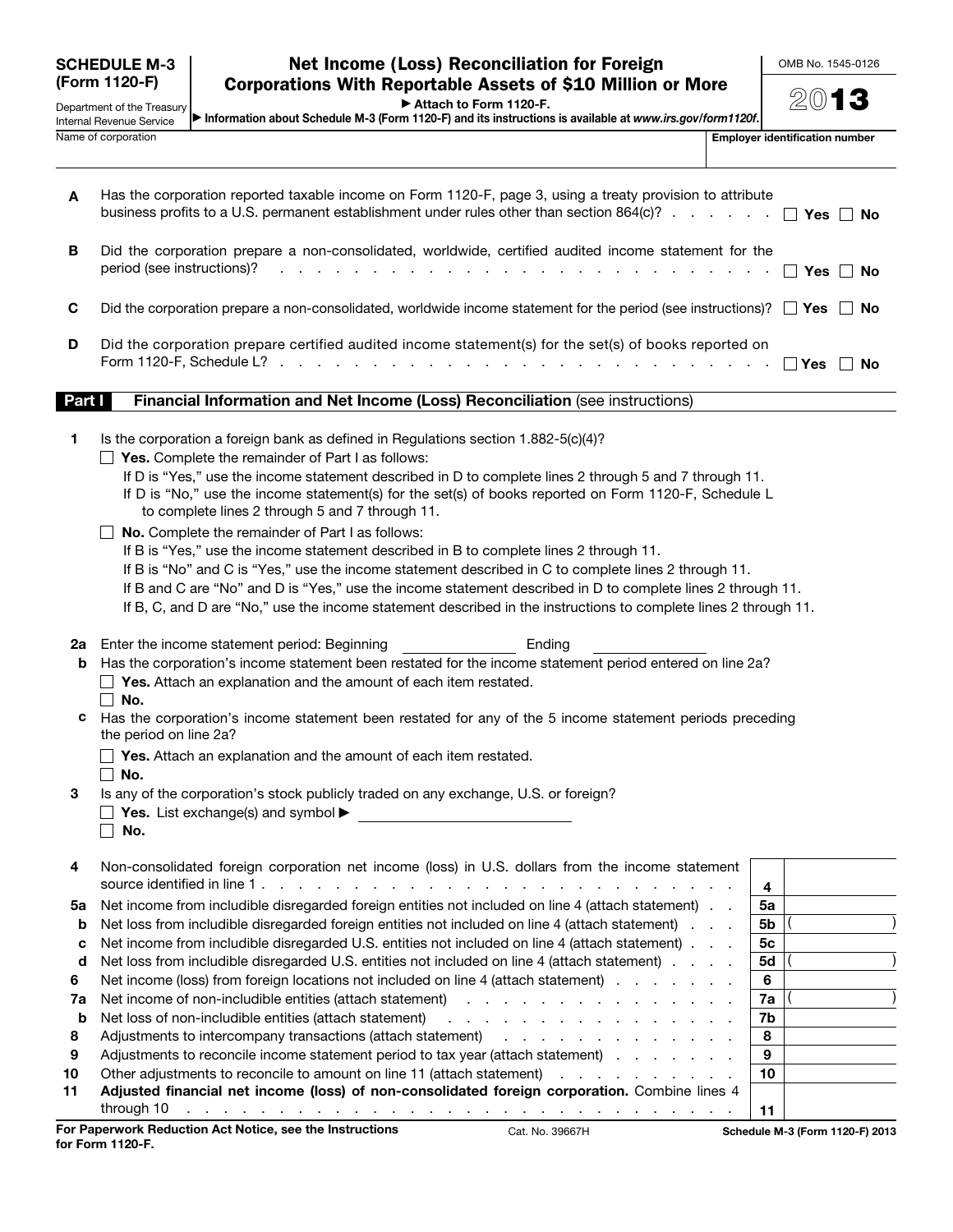Part II Reconciliation of Net Income (Loss) per Income Statement of Non-Consolidated Foreign Corporations With Taxable Income per Return (see instructions)

|              | <b>Income (Loss) Items</b>                                                                                                                            | (a)<br>Income (Loss) per<br>Income Statement | (b)<br>Temporary<br><b>Differences</b> | (c)<br>Permanent<br><b>Differences</b> | (d)<br><b>Other Permanent</b><br><b>Differences</b><br>for Allocations to<br>Non-ECI and ECI | (e)<br>Income (Loss)<br>per Tax Return |
|--------------|-------------------------------------------------------------------------------------------------------------------------------------------------------|----------------------------------------------|----------------------------------------|----------------------------------------|----------------------------------------------------------------------------------------------|----------------------------------------|
| 1.           | Gross receipts                                                                                                                                        |                                              |                                        |                                        |                                                                                              |                                        |
| $\mathbf{2}$ | Cost of goods sold (attach statement).                                                                                                                |                                              |                                        |                                        |                                                                                              |                                        |
| За           | Dividends from foreign entities                                                                                                                       |                                              |                                        |                                        |                                                                                              |                                        |
| b            | Dividends from U.S. entities                                                                                                                          |                                              |                                        |                                        |                                                                                              |                                        |
| C            | Substitute dividend payments received                                                                                                                 |                                              |                                        |                                        |                                                                                              |                                        |
| 4a           | Interest income excluding interest<br>equivalents                                                                                                     |                                              |                                        |                                        |                                                                                              |                                        |
| b            | Substitute interest payments received                                                                                                                 |                                              |                                        |                                        |                                                                                              |                                        |
| C            | Interest equivalents not included on line 4b                                                                                                          |                                              |                                        |                                        |                                                                                              |                                        |
| 5            | Gross rental income                                                                                                                                   |                                              |                                        |                                        |                                                                                              |                                        |
| 6            | Gross royalty income                                                                                                                                  |                                              |                                        |                                        |                                                                                              |                                        |
| 7            | Fee and commission income                                                                                                                             |                                              |                                        |                                        |                                                                                              |                                        |
| 8            | Income (loss) from equity method<br>corporations                                                                                                      |                                              |                                        |                                        |                                                                                              |                                        |
| 9            | Net income (loss) from U.S. partnerships                                                                                                              |                                              |                                        |                                        |                                                                                              |                                        |
| 10           | Net income (loss) from certain foreign<br>partnerships (see instructions)                                                                             |                                              |                                        |                                        |                                                                                              |                                        |
| 11           | Net income (loss) from other pass-<br>through entities (attach statement)                                                                             |                                              |                                        |                                        |                                                                                              |                                        |
| 12           | Items relating to reportable transactions<br>(attach statement)                                                                                       |                                              |                                        |                                        |                                                                                              |                                        |
| 13           | Hedging transactions                                                                                                                                  |                                              |                                        |                                        |                                                                                              |                                        |
| 14a          | Mark-to-market income (loss) under<br>section $475(a)$ .                                                                                              |                                              |                                        |                                        |                                                                                              |                                        |
| b            | Mark-to-market income (loss) subject to<br>section $475(d)(3)(B)$                                                                                     |                                              |                                        |                                        |                                                                                              |                                        |
| c            | Mark-to-market income (loss) under<br>section 475(e) $\cdot \cdot \cdot \cdot \cdot \cdot \cdot$                                                      |                                              |                                        |                                        |                                                                                              |                                        |
| d            | Mark-to-market income (loss) under<br>section 475(f) $\cdot \cdot \cdot \cdot \cdot \cdot \cdot$                                                      |                                              |                                        |                                        |                                                                                              |                                        |
| 15           | Gain (loss) from certain section 988<br>transactions<br>$\mathbf{r}$ , $\mathbf{r}$ , $\mathbf{r}$ , $\mathbf{r}$ , $\mathbf{r}$ , $\mathbf{r}$       |                                              |                                        |                                        |                                                                                              |                                        |
|              | 16a Interest income from global securities<br>dealing                                                                                                 |                                              |                                        |                                        |                                                                                              |                                        |
| b            | Dividends from global securities dealing                                                                                                              |                                              |                                        |                                        |                                                                                              |                                        |
| c            | Gains (losses) and other fixed and<br>determinable, annual, or periodic<br>income from global securities dealing<br>not included on lines 16a and 16b |                                              |                                        |                                        |                                                                                              |                                        |
| 17           | Sales versus lease (for sellers and/or<br>$lessors)$ .                                                                                                |                                              |                                        |                                        |                                                                                              |                                        |
| 18           | Section 481(a) adjustments                                                                                                                            |                                              |                                        |                                        |                                                                                              |                                        |
| 19           | Unearned/deferred revenue                                                                                                                             |                                              |                                        |                                        |                                                                                              |                                        |
| 20           | Original issue discount, imputed                                                                                                                      |                                              |                                        |                                        |                                                                                              |                                        |
| 21a          | interest, and phantom income<br>Income statement gain/loss on sale,                                                                                   |                                              |                                        |                                        |                                                                                              |                                        |
|              | exchange, abandonment, worthlessness, or<br>other disposition of assets other than<br>inventory and pass-through entities                             |                                              |                                        |                                        |                                                                                              |                                        |
| b            | Gross capital gains from Schedule D,<br>excluding amounts from pass-through<br>entities                                                               |                                              |                                        |                                        |                                                                                              |                                        |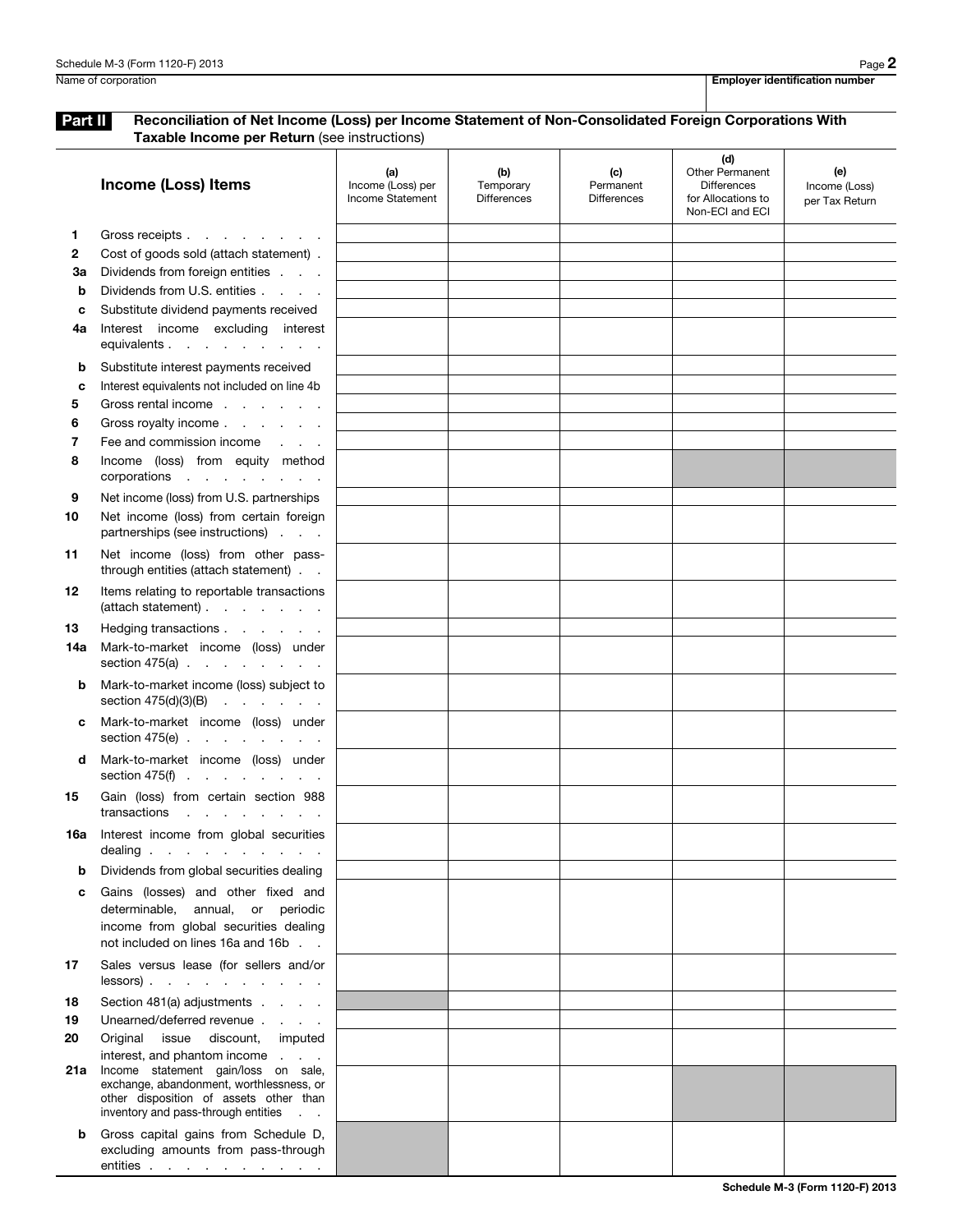## Part II Reconciliation of Net Income (Loss) per Income Statement of Non-Consolidated Foreign Corporations With Taxable Income per Return (see instructions) *(continued from page 2)*

|     | <b>Income (Loss) Items</b>                                                                                                                                                                                                                                                               | (a)<br>Income (Loss) per<br>Income Statement | (b)<br>Temporary<br><b>Differences</b> | (c)<br>Permanent<br><b>Differences</b> | (d)<br>Other Permanent<br><b>Differences</b><br>for Allocations to<br>Non-ECI and ECI | (e)<br>Income (Loss)<br>per Tax Return |
|-----|------------------------------------------------------------------------------------------------------------------------------------------------------------------------------------------------------------------------------------------------------------------------------------------|----------------------------------------------|----------------------------------------|----------------------------------------|---------------------------------------------------------------------------------------|----------------------------------------|
| 21c | Gross capital losses from Schedule D,<br>excluding amounts from pass-through<br>entities, abandonment losses, and<br>worthless stock losses                                                                                                                                              |                                              |                                        |                                        |                                                                                       |                                        |
| d   | Net gain/loss reported on Form 4797,<br>line 17, excluding amounts from<br>pass-through entities, abandonment<br>losses, and worthless stock losses                                                                                                                                      |                                              |                                        |                                        |                                                                                       |                                        |
| е   | Abandonment losses                                                                                                                                                                                                                                                                       |                                              |                                        |                                        |                                                                                       |                                        |
| f   | Worthless stock losses (attach statement)                                                                                                                                                                                                                                                |                                              |                                        |                                        |                                                                                       |                                        |
| a   | Other gain/loss on disposition of assets<br>other than inventory                                                                                                                                                                                                                         |                                              |                                        |                                        |                                                                                       |                                        |
| 22  | Capital loss limitation and carryforward<br>used<br><u>in the series of the series of the series of the series of the series of the series of the series of the series of the series of the series of the series of the series of the series of the series of the series of the seri</u> |                                              |                                        |                                        |                                                                                       |                                        |
| 23  | Gross effectively connected income of<br>foreign banks from books that do not<br>to U.S.<br>rise<br>booked<br>qive<br>liabilities                                                                                                                                                        |                                              |                                        |                                        |                                                                                       |                                        |
| 24  | Other income (loss) items with<br>differences (attach statement)                                                                                                                                                                                                                         |                                              |                                        |                                        |                                                                                       |                                        |
| 25  | Total income (loss) items. Combine<br>lines 1 through $24$                                                                                                                                                                                                                               |                                              |                                        |                                        |                                                                                       |                                        |
| 26  | Total expense/deduction items (from                                                                                                                                                                                                                                                      |                                              |                                        |                                        |                                                                                       |                                        |
| 27  | Other items with no differences                                                                                                                                                                                                                                                          |                                              |                                        |                                        |                                                                                       |                                        |
| 28  | <b>Reconciliation totals. Combine lines 25</b><br>through $27 \cdot \cdot \cdot \cdot \cdot \cdot \cdot \cdot$                                                                                                                                                                           |                                              |                                        |                                        |                                                                                       |                                        |
|     | Note. Line 28, column (a), must equal the amount on Part I, line 11, and column (e) must equal Form 1120-F, page 3, line 29.                                                                                                                                                             |                                              |                                        |                                        |                                                                                       |                                        |

Part III Reconciliation of Net Income (Loss) per Income Statement of Non-Consolidated Foreign Corporations

With Taxable Income per Return (see instructions)

|              | <b>Expense/Deduction Items</b>                                                 | (a)<br>Expense per<br>Income Statement | (b)<br>Temporary<br><b>Differences</b> | (c)<br>Permanent<br><b>Differences</b> | (d)<br><b>Other Permanent</b><br><b>Differences</b><br>for Allocations to<br>Non-ECI and ECI | (e)<br>Deduction per<br><b>Tax Return</b> |
|--------------|--------------------------------------------------------------------------------|----------------------------------------|----------------------------------------|----------------------------------------|----------------------------------------------------------------------------------------------|-------------------------------------------|
|              | U.S. current income tax expense                                                |                                        |                                        |                                        |                                                                                              |                                           |
| $\mathbf{2}$ | U.S. deferred income tax expense                                               |                                        |                                        |                                        |                                                                                              |                                           |
| 3            | Non-U.S. current income tax expense<br>(other than foreign withholding taxes). |                                        |                                        |                                        |                                                                                              |                                           |
| 4            | Non-U.S. deferred income<br>tax<br>expense                                     |                                        |                                        |                                        |                                                                                              |                                           |
| 5            | Non-U.S. withholding taxes                                                     |                                        |                                        |                                        |                                                                                              |                                           |
| 6            | Compensation with section 162(m)<br>$limitation$                               |                                        |                                        |                                        |                                                                                              |                                           |
| 7            | Salaries and other base compensation                                           |                                        |                                        |                                        |                                                                                              |                                           |
| 8            | Stock option expense                                                           |                                        |                                        |                                        |                                                                                              |                                           |
| 9            | Other equity-based compensation                                                |                                        |                                        |                                        |                                                                                              |                                           |
| 10           | Meals and entertainment                                                        |                                        |                                        |                                        |                                                                                              |                                           |
| 11           | Fines and penalties                                                            |                                        |                                        |                                        |                                                                                              |                                           |
| 12           | Judgments, damages, awards, and<br>similar costs                               |                                        |                                        |                                        |                                                                                              |                                           |
|              |                                                                                |                                        |                                        |                                        |                                                                                              | $0.1.1.1.1.100$ $(0.00000)$ $(0.00000)$   |

Schedule M-3 (Form 1120-F) 2013